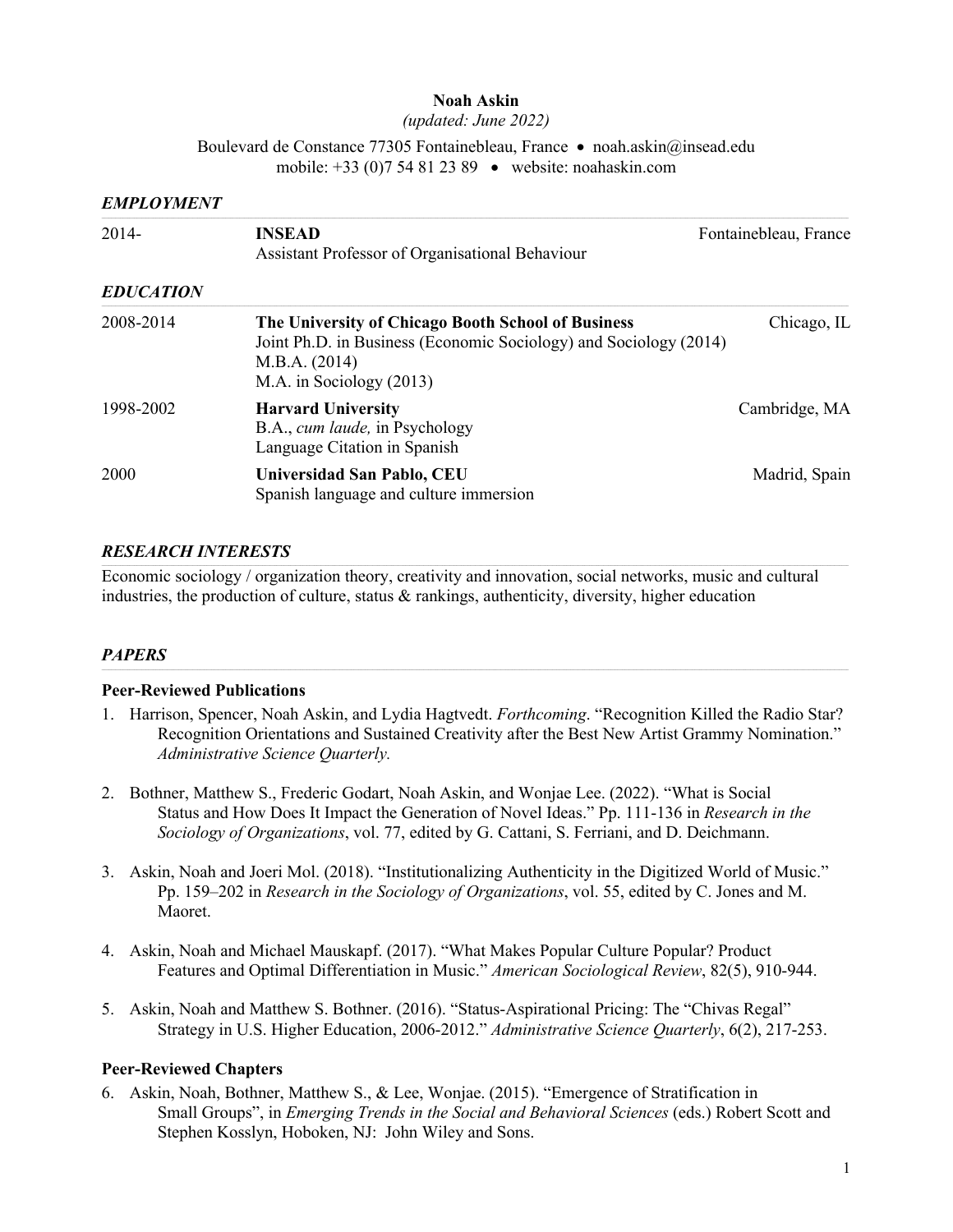#### **Papers Under Review**

\**Indicates intended first author or shared first authorship*

- 7. "Where Do New Ideas Come From?: The Social Foundations of Creativity in Music." (with Michael Mauskapf, Joeri Mol, and Eric Quintane).\* Under 2<sup>nd</sup> round review at *American Journal of Sociology.*
- 8. "The Collaboration-Association Tradeoff: How the Gender Composition of Networks and Genres Influence the Novelty of Creative Products" (with Michael Mauskapf, Sharon Koppman, and Brian Uzzi).\*Reject and resubmit from *Organization Science*.

#### **Working Papers**

- 9. "Threading the Diversity Needle: The Impact of Minority Group Presence on Perceptions of Organizational Status."\* Finalizing draft for submission to *Organization Science.*
- 10. "Collaboration experience predicts funding success for intellectually diverse teams" (with Kaisa Snellman, Linus Dahlander, and Isabelle Solal). Draft available, editing for submission to *Organization Science.*
- 11. "A Theory of Strategy Making: The Micro-dynamics of Balance and the Songwriting Process" (with Gabriel Szulanski and Sorah Seong).\* Preparing manuscript; target journal: *Administrative Science Quarterly.*
- 12. "Feature-Based Structures of Opportunity: Innovation in The American Popular Music Industry, 1958-2016" (with Khwan Kim). Draft available, finalizing for submission to *American Sociological Review.*
- 13. "Found in Translation: Cultural Brokerage in a Multinational Tech Startup" (with Sujin Jang and Julija Mell).\* Preparing manuscript; target journal: *Organization Science*.
- 14. "Keep it or Skip It? The Role of Reference Effects in Sequential Consumption of Music" (with Abhishk Deshmane and Khwan Kim). Preparing manuscript; target journal: *Management Science.*
- 15. "Peer Effects in Tournaments for Status: Evidence from Rank Dynamics of U.S. Colleges and Universities" (with Matthew S. Bothner).\* Draft available.

# **Early-Stage / Research in Progress**

- 16. "Disentangling Recombination and Influence in the Creative Process" (with Michael Mauskapf, Eric Quintane, and Joeri Mol). Data analysis phase.
- 17. "Exploration Tendencies, Social Disruption, and Musical Curiosity" (with James Evans and Khwan Kim).\* Preparing draft; target journal: *Nature*.
- 18. "The Structure of Sound" (with John Levi Martin and Alessandra Lembo). Data collection phase.

#### **Peer-Reviewed Conference Proceedings**

- 19. Mauskapf, Michael, Eric Quintane, Noah Askin, and Joeri Mol. (2017). "Embeddedness and the Production of Novelty in Music: A Multi-Dimensional Perspective." *Academy of Management Best Paper Proceedings*. Atlanta, GA. Online ISSN: 2151-6561
- 20. Askin, Noah and Michael Mauskapf. (2014). "Cultural Attributes and Their Influence on Consumption Patterns in Popular Music." Pp. 508–30 in *Social Informatics, Lecture Notes in*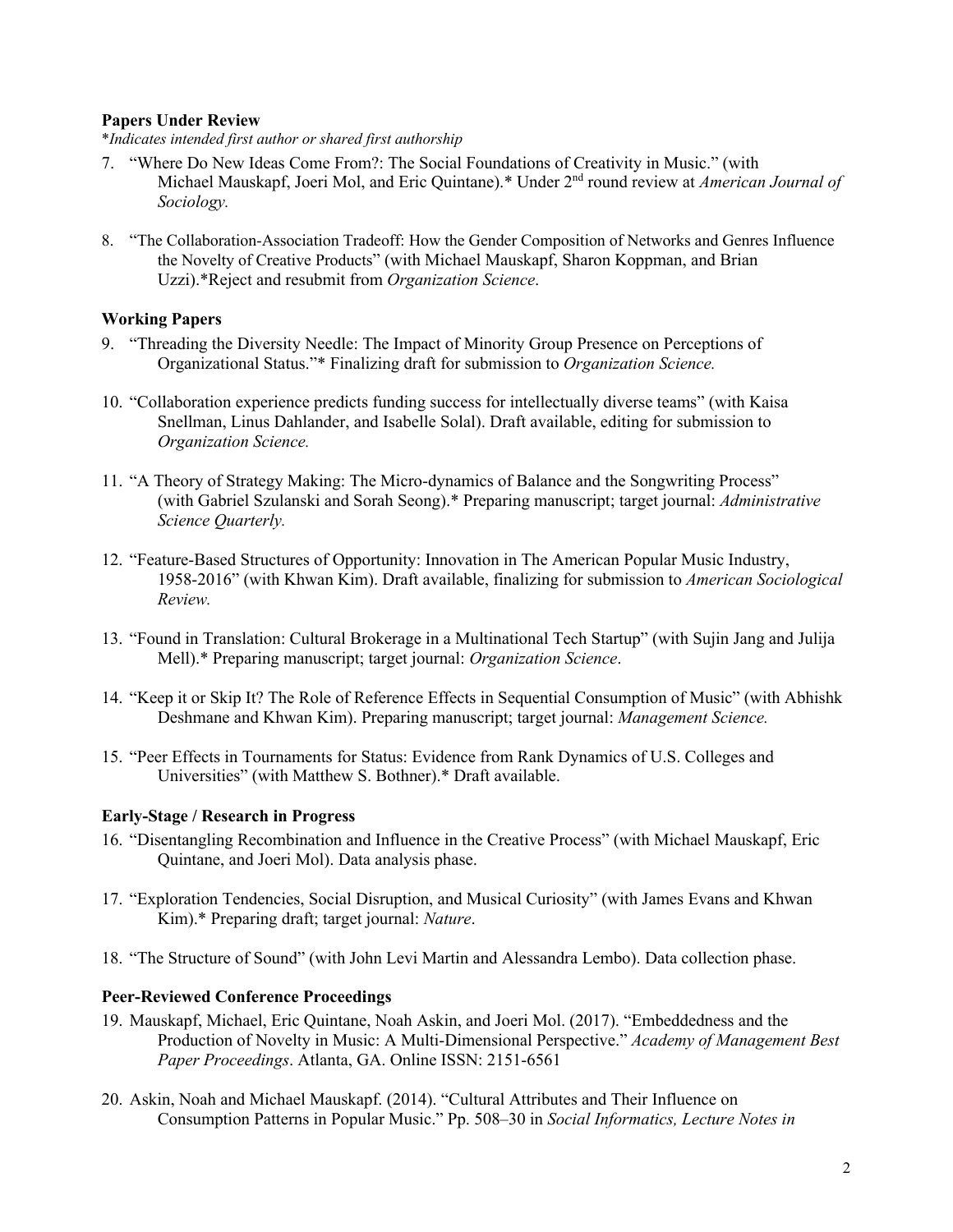*Computer Science*, edited by Luca Maria Aiello and Daniel McFarland. Springer International Publishing.

• *Best Presentation Award*; *Best Paper* (Honorable Mention), 6<sup>th</sup> International Conference on Social Informatics (2014), Barcelona, Spain

# **Teaching Materials**

- *Tony Hsieh at Zappos: Structure, Culture and Change*. INSEAD Case No. 08/2016-6181 with Teaching Note*.* Askin, N. and Petriglieri, G.
	- *Harvard Business Publishing* Bestselling Case in Organizational Behavior (2021-22)
	- 2018 *The Case Centre* (UK) winner for best case in Human Resource Management / Organisational Behaviour category
	- *The Case Centre* (UK) Bestselling Case (2017-2021)
	- Case translated into Spanish
- *Eico: Designed in China.* INSEAD Case No. 07/2018-6261 with Teaching Note. Askin, N. and Galimberti, A.
- *Fibbie Cornuda: Manufacturing a Fit*. INSEAD Case No. 02/2019-6410. Askin, N., Calmon, A. and Henry, B.
- *Building Uber's Product: The Human Challenge of Product Management*. INSEAD Case No. 07/2019- 6420 – with Teaching Note. Duke, L. and Askin, N.

# **Other Writing and Practitioner Pieces**

- "In A Virtual World, It's Time to Re-think Your Has Networking Strategy." *Thrive Global*. 8 February 2021. https://thriveglobal.com/stories/in-a-virtual-world-its-time-to-re-think-your-has-networkingstrategy/
- "Staying Connected Through a Pandemic—15 minutes at a Time." *Inspiring Minds* (Harvard Business Publishing). https://hbsp.harvard.edu/inspiring-minds/staying-connected-through-a-pandemic-15 minutes-at-a-time
- "The Music Industry's Best-Kept Secret? A Gender Creativity Gap." INSEAD Knowledge, 10 September 2020. https://knowledge.insead.edu/leadership-organisations/the-music-industrys-bestkept-secret-a-gender-creativity-gap
- "In the Current Crisis, Less Hierarchical Companies Show Special Resilience." INSEAD Knowledge, 3 July 2020. https://knowledge.insead.edu/blog/insead-blog/in-the-current-crisis-less-hierarchicalcompanies-show-special-resilience-14596
- "Disruption and Anti-disruption in the Streaming Economy." INSEAD Knowledge, 2 February 2020. https://knowledge.insead.edu/blog/insead-blog/disruption-and-anti-disruption-in-the-streamingeconomy-13301
- "How Authenticity Shapes Your Playlist." INSEAD Knowledge, 25 February 2019. https://knowledge.insead.edu/leadership-organisations/how-authenticity-shapes-your-playlist-11056
- "The Three Skills Product Managers Need to Succeed." INSEAD Knowledge, 29 January 2018. https://knowledge.insead.edu/career/the-three-skills-product-managers-need-to-succeed-8271
- "What Makes a Number One Hit." INSEAD Knowledge, 18 September 2017.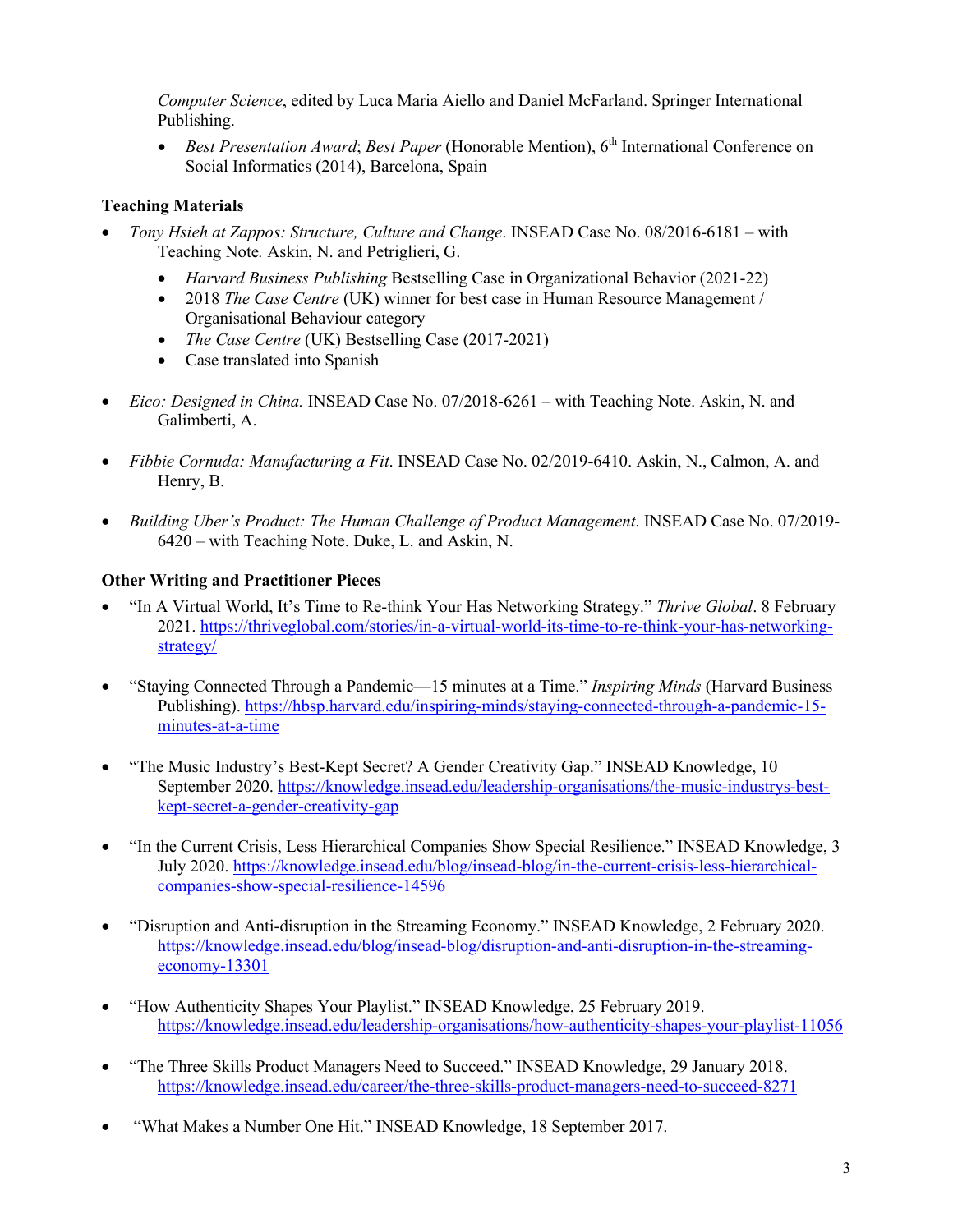https://knowledge.insead.edu/strategy/what-makes-a-number-one-hit-7186

- "Rising Colleges Fees: A Reflection of Offerings or Aspirations." INSEAD Knowledge, 9 February 2016. http://knowledge.insead.edu/strategy/rising-colleges-fees-a-reflection-of-offerings-oraspirations-4508
- "Shift to online music underscores power of a handful of tech giants." Noah Askin, Dean Pierides, Joeri Mol and Yuval Millo. The Conversation (UK), 2015. https://theconversation.com/shiftto-onlinemusic-underscores-power-of-a-handful-of-tech-giants-40230.

# *GRANTS, HONORS, AWARDS, FELLOWSHIPS*

| 2019-20 | MBA Core Best Teaching Award (Winner, 20J Cohort; Nominee, 19J & 20J Cohorts,<br>Fontainebleau Campus)                                                                 |
|---------|------------------------------------------------------------------------------------------------------------------------------------------------------------------------|
| 2018    | Dean's Commendation for Outstanding Teaching in Executive Education (INSEAD)                                                                                           |
| 2017    | Named to Thinkers 50 Radar list; Shortlisted for "Radar" Award                                                                                                         |
| 2015-20 | Deans' Commendation for Excellence in MBA Teaching (INSEAD)                                                                                                            |
| 2015    | Centre for Business Analytics research grant (PI: Joeri Mol); The Promise of Big Data:<br>Dynamics of Innovation within Networks of Cultural Production. AUD \$15,500. |

# *INVITED TALKS, SEMINARS, & CONFERENCE PRESENTATIONS*

#### **Bold indicates invited talk**

| 2022 | Creative Industries Conference, Amsterdam<br>Berkeley Haas Culture Conference (competitive selection process)                                                                                                                                                                                                                                                                                                                                                                                        |
|------|------------------------------------------------------------------------------------------------------------------------------------------------------------------------------------------------------------------------------------------------------------------------------------------------------------------------------------------------------------------------------------------------------------------------------------------------------------------------------------------------------|
| 2021 | <b>Harvard/MIT Economic Sociology Seminar</b><br>The Wharton School (Management Area)<br>Academy of Management, Virtual (Symposium Presenter)<br>National Endowment for Science Technology and the Arts (NESTA), London<br>McGill   Desautels Faculty of Management, Montreal<br><b>Stanford Graduate School of Business (Organizational Behavior Area)</b><br>Northwestern Institute on Complex Systems (NICO), Northwestern University<br>Berkeley Haas Culture Conference                         |
| 2020 | <b>Rotman School of Management, University of Toronto</b><br>Academy of Management, Virtual (Presenter in Finalist for MOC Best Symposium Award)<br><b>IESEG School of Management, Paris FR</b>                                                                                                                                                                                                                                                                                                      |
| 2019 | <b>Cass Business School, London</b><br>Academy of Management, Boston, MA (x2 presentations)<br><b>Crete Workshop on Creativity and Innovation, Heraklion GR</b><br><b>Seminar on Consumption and Authenticity, EHESS, Paris</b><br>Creative Industries Conference, Paris<br>Peter Drucker Forum, "Technology Wizards", Paris<br>Research Center in Strategy & Organizations (STORM), EMIyon, Lyon<br><b>Carnegie Mellon University Tepper School of Business</b><br>Berkeley Haas Culture Conference |
| 2018 | Network Evolution Conference, Fontainebleau, France<br>Academy of Management, Chicago, IL<br>EGOS Annual Colloquium, Tallinn, Estonia<br>Creative Industries Conference, Edinburgh, Scotland<br>Institute of Analytical Sociology, Linköping University, Sweden                                                                                                                                                                                                                                      |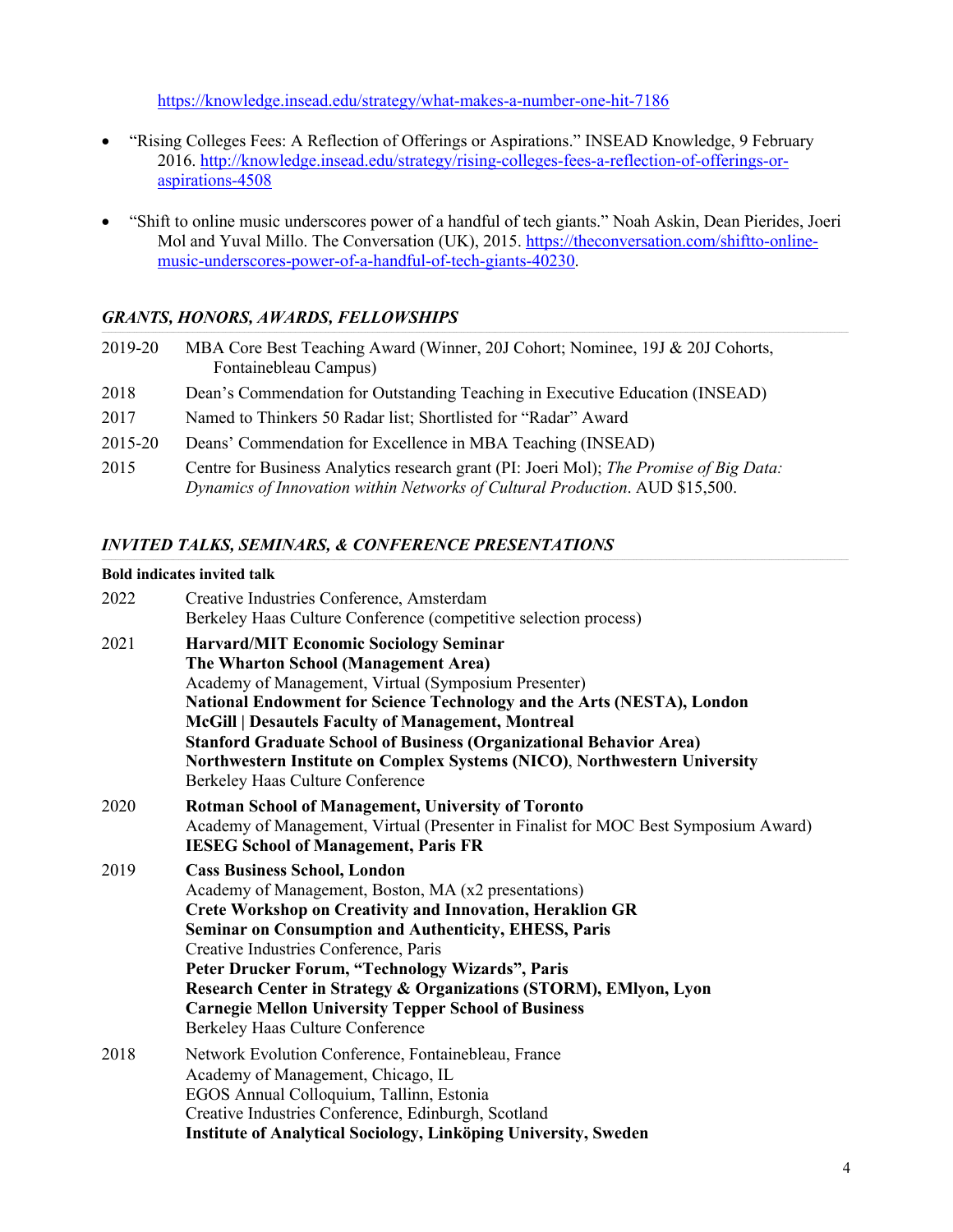|      | <b>Rotterdam School of Management (Erasmus)</b>                                                                                                                                                                                                                                                                                                                                                                                                                                                                                                                                                                  |
|------|------------------------------------------------------------------------------------------------------------------------------------------------------------------------------------------------------------------------------------------------------------------------------------------------------------------------------------------------------------------------------------------------------------------------------------------------------------------------------------------------------------------------------------------------------------------------------------------------------------------|
| 2017 | Social Interaction & Organizing (SION) at Kellogg School of Management<br><b>University of California-Irvine Merage School of Business</b><br>University of Michigan Ross School of Business, Management & Organizations Group<br>3 <sup>rd</sup> International Conference on Computational Social Science (IC2S2), Cologne, Germany<br>3 <sup>rd</sup> Lugano Conference on Organizations<br><b>INSEAD Fontainebleau Campus-wide Brown bag</b><br>New Directions in Leadership Research, INSEAD<br><b>INSEAD Doriot Entrepreneurship Conference</b><br><b>Tulane University A.B. Freeman School of Business</b> |
| 2016 | Academy of Management, Anaheim, CA (x2 presentations)<br>Creative Industries Conference, Edinburgh, Scotland<br>EGOS Annual Colloquium, Naples, Italy<br><b>Cluster for the Study of Organization, Society, and Markets Workshop on Innovation and</b><br><b>Creativity, Melbourne, Australia</b>                                                                                                                                                                                                                                                                                                                |
| 2015 | <b>TEDXINSEAD, Singapore</b><br>$\sim$ 147k views on YouTube (as of November 2021)<br>Academy of Management, Vancouver, BC, Canada<br>American Sociological Association Annual Conference, Chicago, IL<br>Computational Social Science Summit, Chicago, IL (panel)                                                                                                                                                                                                                                                                                                                                               |
| 2014 | USI Università della Svizzera italiana (Lugano), Switzerland<br>6 <sup>th</sup> International Conference on Social Informatics (SocInfo2014), Barcelona<br><b>European School of Management and Technology (ESMT), Berlin</b><br>Academy of Management, Philadelphia, PA<br>Knowledge Lab at the University of Chicago                                                                                                                                                                                                                                                                                           |
| 2013 | Academy of Management, Orlando, FL<br>EGOS Annual Colloquium, Montréal, QC<br>University of Chicago Social Theory & Evidence Workshop                                                                                                                                                                                                                                                                                                                                                                                                                                                                            |
| 2012 | American Sociology Association Annual Conference, Denver, CO<br>Academy of Management, Boston, MA<br><b>International Network of Analytical Sociologists, New York, NY</b>                                                                                                                                                                                                                                                                                                                                                                                                                                       |

# *ACADEMIC SERVICE*

- Editorial Board, *Administrative Science Quarterly* (Two-year term: 2022-2024)
- Editorial Review Board, *Academy of Management Review* (Three-year term: 2017-2020)
- Book Manuscript Review Board for *American Journal of Sociology* (2012-14)
- Ad Hoc Reviewer for *Academy of Management Journal, Administrative Science Quarterly, American Journal of Sociology*, *American Sociological Review, Management Science, Manufacturing & Service Operations Management, Organization Science, Organization Studies, Organizational Behavior and Human Decision Processes, Poetics, Social Forces, Sociological Forum, Strategic Management Journal, Strategic Entrepreneurship Journal, Strategy Science*
- Reviewer for Academy of Management Annual Conference, Canadian Social Sciences and Humanities Research Council, INFORMS Organization Science Dissertation Proposal Competition

# *UNIVERSITY SERVICE AND OTHER PROFESSIONAL EXPERIENCE*

**Teaching Experience**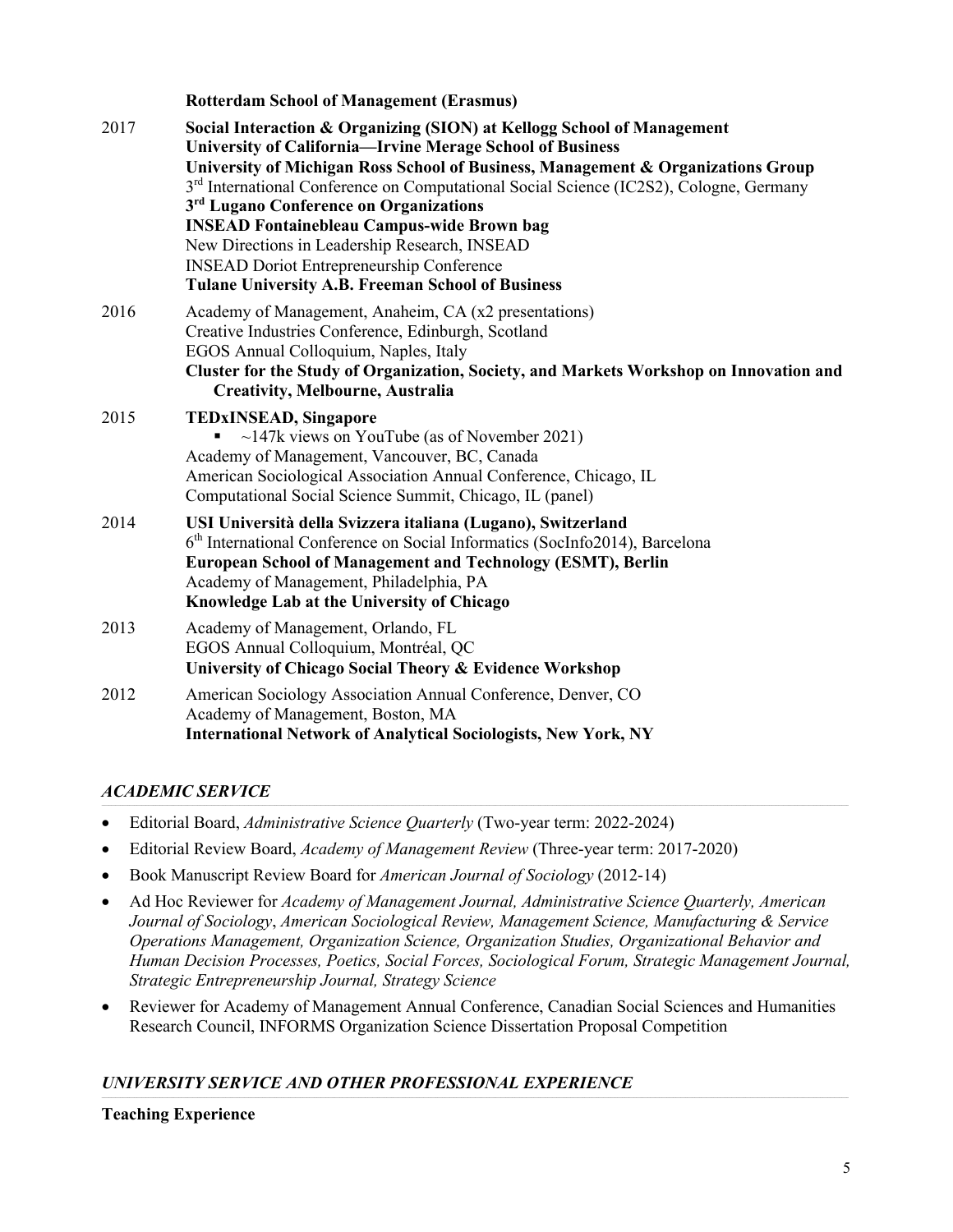#### *Certificate, Leading Successful Change, Leading for Results, Product Management Executive Programme* (Avg. Eval.: 4.8/5)

• **Executive (company-specific):** *DNV GL, EDF, JTI, Oliver Wyman Consulting, Sberbank, Schneider Electric, Telenor, World Economic Forum* (Avg. Eval: 4.7/5)

*Acceleration Program, Learning to Lead, International Women's Foundation, INSEAD Coaching* 

• **Executive (open-enrollment & partner programs):** *Advanced Healthcare Compliance Implementation Leadership Program, Consulting and Coaching for Change, Management* 

- **Program direction:** *Schneider Electric, Leading for Results, Product Management Executive Programme* (Avg. Eval: 4.8/5)
- **PhD:** *Advanced Topics in OB/OT, Introduction to Organizational Theory, Organizational Sociology*

#### **Institutional Service @ INSEAD**

**INSEAD**

| 2021 | Lifelong Learning (LLL) Webinar (with San Francisco Hub), ""Designing products (and product<br>teams) for a Global B2B Organization"<br>INTHECASE Webinar, "Digital Music Disrupted? The Case of Beatdapp"<br>Faculty presenter, Singapore Alumni Association "Conversations with Changemakers"        |
|------|--------------------------------------------------------------------------------------------------------------------------------------------------------------------------------------------------------------------------------------------------------------------------------------------------------|
| 2020 | Faculty Panelist at Wharton-INSEAD Doctoral Consortium, "Cutting Edge Approaches and<br>Interdisciplinary Methods to Research"<br>Lifelong Learning (LLL) webinar, "Networking in Our New Reality"                                                                                                     |
| 2019 | Invited lecturer for INSEAD PhD student teaching practicum<br>Faculty presenter, European Alumni Forum, Geneva<br>Guest speaker, INSEAD HR Summit                                                                                                                                                      |
| 2018 | Faculty Recruiting Committee Chair, OB Area<br>Invited lecturer for new faculty orientation (Leading Management Education)<br>Presenter & panelist, Digital Norway Summit, Oslo<br>Keynote speaker, Johnson & Johnson ETHICS Conference, Paris                                                         |
| 2017 | Faculty advisor: Google Online Marketing Challenge (MBA student team)<br>Seminar Coordinator, OB Area<br>Moderator & presenter, Belgian Alumni Association Annual "Viewpoint" event, Brussels<br>Faculty presenter, MBA Masterclass (for prospective students)<br>Guest speaker, INSEAD MBA Music Club |
| 2016 | Seminar Coordinator, OB Area                                                                                                                                                                                                                                                                           |
| 2015 | Faculty Recruiting Committee, OB Area<br>PhD Recruiting Committee, OB Area<br>Seminar Coordinator, OB Area<br>Faculty presenter, Los Angeles Alumni Association event                                                                                                                                  |

#### **Professional Experience**

- 2020- Executive Coach/Consultant
- 2005-07 Regional Manager and Junior Partner, Revolution Prep. Santa Monica, CA & Boston, MA
- 2003-05 Consultant, The Monitor Group. Santa Monica, CA

• **MBA:** *Organizational Behaviour II: Leading Organizations* (Avg. Eval.: 4.6/5)